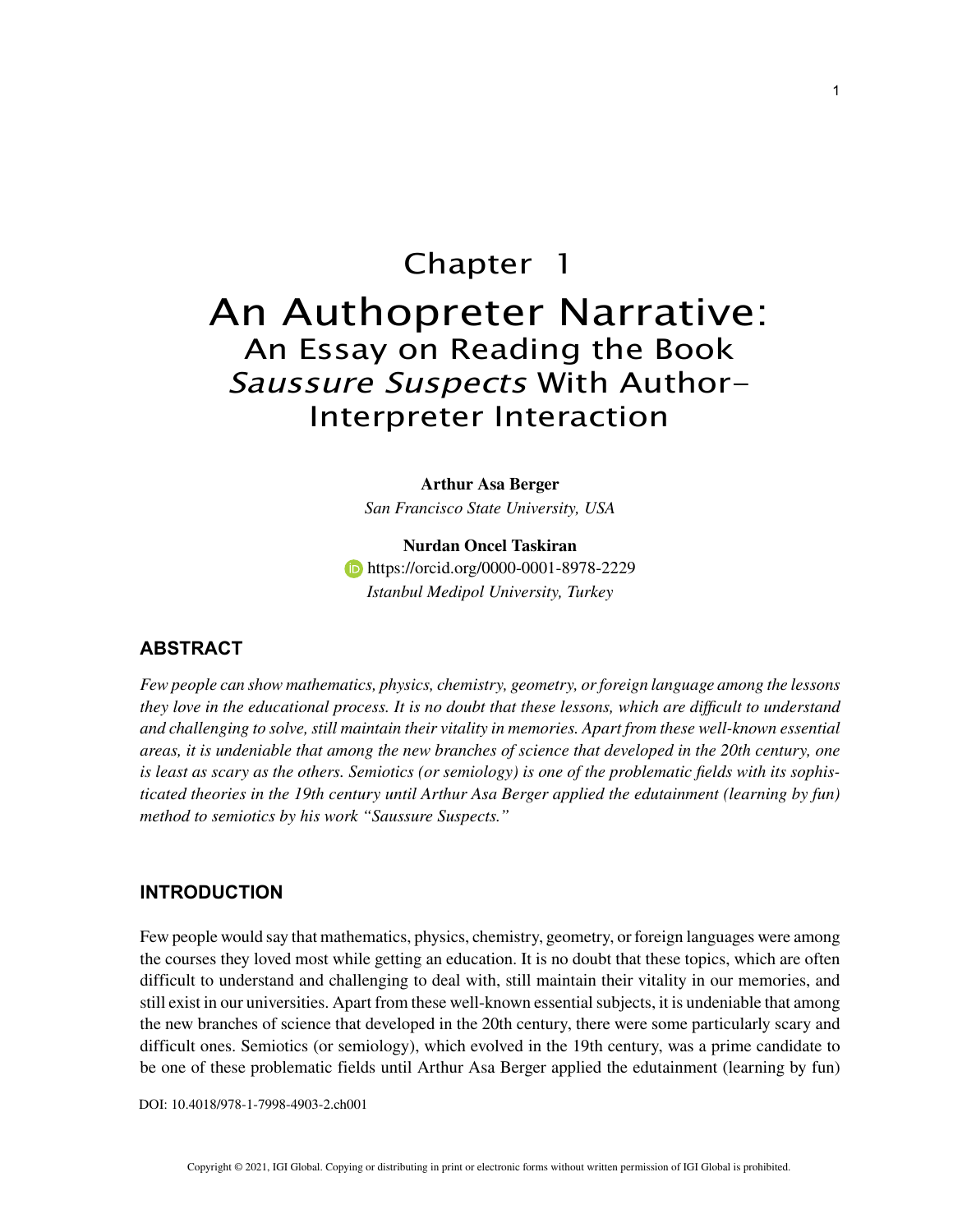method to semiotics in his academic mystery novel, *Saussure Suggests,* to be renamed in a future revision, *Saussure Suspects.*

Ferdinand de Saussure, a Swiss linguistics professor, developed semiology, the study of signs, as a science in the 19th century and semiology (now generally known as semiotics) which plays a role in almost every moment of our daily life, and which many scientists from various disciplines have associated with their fields, is one of the new and vital areas of science that are difficult for the ordinary person to master. Semiologyhas a structuralist (linguistic) base. Other approaches to semiology come from various disciplines such as philosophy, sociology, logic, ethics and their perspectives often make semiology even more difficult to understand. The reputation of semiology is that it is a subject or theory that is abstruse, contains complicated terms and concepts, and requires intense concentration to master.

Semiology is essential to everyone engaged in the production of textual material, involving communications, media, literature, advertising, journalism, photography, journalism, screenwriting, directing, and cartooning. Semiotics is a discipline that doctors, lawyers, and judges need to understand and learn and that also applies to politicians who wish to influence the course of human behaviour and direct it in a desired manner. The fact that semiology/semiotics is used and applied in so many fields, involving written, visual, and audio elements, reveals the importance of semiotics and suggests the need for it to be made more understandable. Over the years, semiotics has become increasingly enriched and, as a result, even more difficult to understand, with new terms and concepts added from fields in different countries and different languages.

Arthur Asa Berger, who is the subject of our study, is an academic who is aware of the difficulties people have in understanding semiotic theory. He developed a method of teaching in a way that enables his students to learn while they are having fun playing learning games. His writings attempt to make semiotics entertaining and to contribute to the spread of the field using storytelling—that is, teaching semiotics by writing an entertaining mystery about semioticians. This narrative approach, which is also known as "Edutainment," is a "fun and learn" method that is frequently used at lower levels of education in many countries.

His academic murder mystery, *Saussure Suggests,* was designed to both entertain readers and, at the same time, teach them about semiotic theory. In the second part of this article, Berger will discuss his notions about teaching using narratives and how he wrote *Saussure Suggests.* Readers wanting more information about his work, and his other murder mysteries (on Marxism and Psychoanalytic Theory) can find his books all on Amazon.com's book pages and the book pages of other internet companies. His book is the first murder mystery about the science of semiotics of which I am aware. A self-published version of the book is available on Amazon.com books.

# **ARTHUR ASA BERGER AS AN ACADEMICIAN AND HIS PROJECTS AS A NARRATOR**

Arthur Asa Berger has a B.A. in literature and philosophy. He studied these subjects assuming that "a good education would fit me for any job. He applied to graduate school in journalism, thinking that he liked to write and might find journalism an exciting career. The University of California in Berkeley accepted him to its journalism school. While there he was offered a fellowship from the University of Iowa and went there. He focused on magazine journalism and took philosophy courses with Gustav